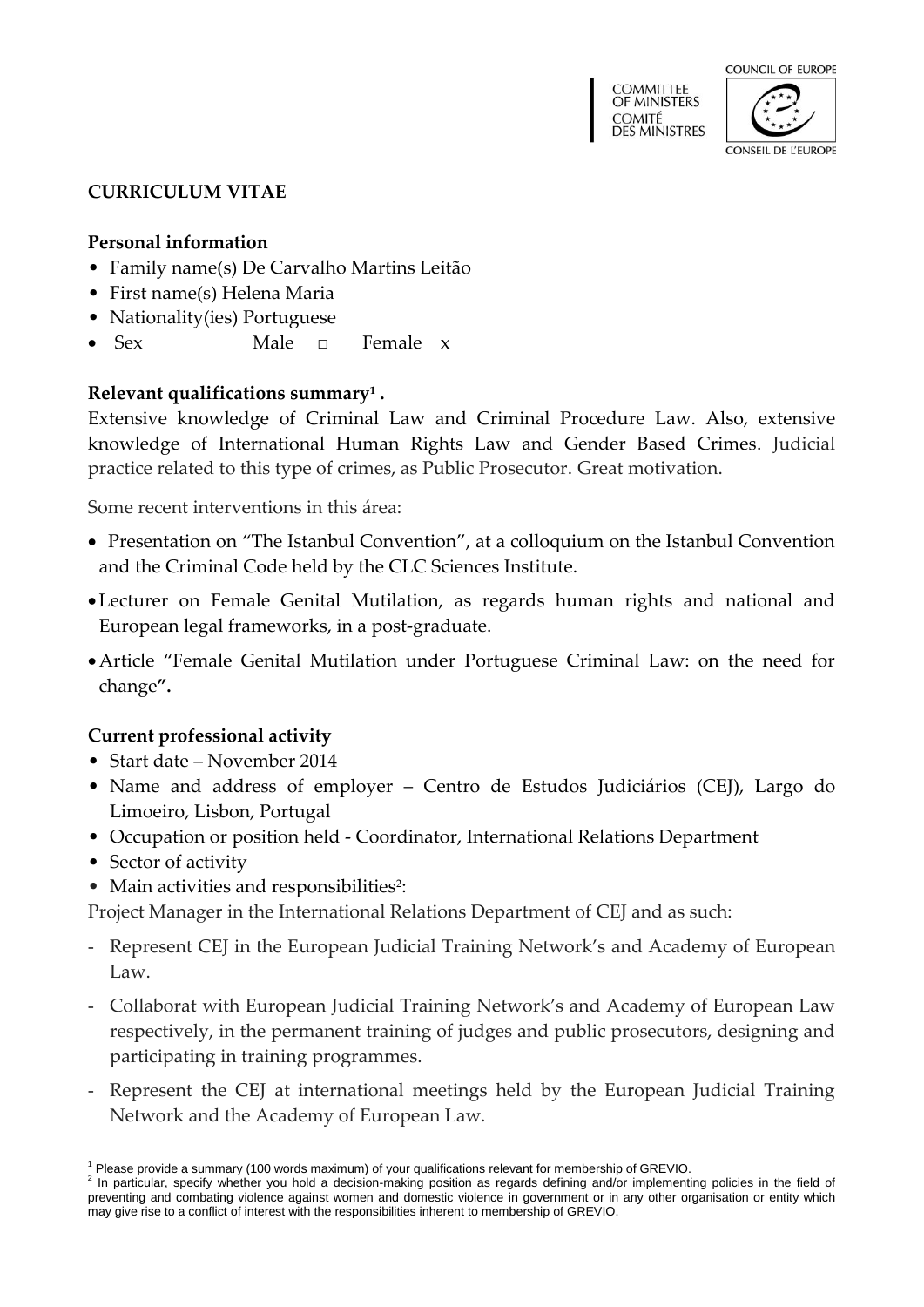- Is the CEJ's contact point for the Portuguese-speaking African countries (PALOP) effecting liaison with the International Relations Office of the Directorate General of Justice Policy – DGPJ.
- Design and organise training courses for magistrates for the Portuguese-speaking African countries.
- Plan and promote the reception of foreign delegations of judges and public prosecutors.

## **Relevant previous professional activity(ies)<sup>3</sup>**

- Dates, name and address of employer
	- Public Prosecutor, Central Department of Investigation and Prosecution (September 2012 – November 2014)
	- Lecturer, Centro de Estudos Judiciários CEJ [Centre for Judicial Studies], Lisbon (2006-2012).
	- Public Prosecutor, Comarca of Lisbon Criminal Jurisdiction (2011 present)
	- Public Prosecutor, Comarca of Santiago do Cacém (2010-2011)
	- Public Prosecutor, Funchal Judicial Circuit (2009-2010)
	- Deputy Public Prosecutor, Civil Jurisdiction, Lisbon (2006-2009)
	- Public Prosecutor, Comarca of Caldas da Rainha (2000-2005)
	- Public Prosecutor, Comarca of Rio Maior (1997-2000)
	- Public Prosecutor, Comarca of Tabuaço, seconded to the Comarca of Reguengos de Monsaraz and Cadaval (1994-1997)
	- Public Prosecutor, Comarca [judicial region] of Angra do Heroísmo (1993-1994)
- Sector of activity: The Public Prosecution Service
- Occupation or position held : Public Prosecutor
- Main activities and responsibilities: Intervention on trials and cases (Civil Law, Criminal Law and Family Law) and criminal investigation.

## **Relevant additional responsibilities<sup>4</sup>**

# **1. As a Public Prosecutor at the Central Department of Investigation and Prosecution (2012-2014):**

- a) Became responsible for 26 inquiries which were pending at the DCIAP, concerning fraud and or other crimes against the National Health Service, particularly those involving forgery, swindling, corruption and/or criminal association, in addition to other cases (September 2012 - present).
- b) Created and put together the "Health Team" that took over all the inquiries regarding the "Dossier Farmácias" [Pharmacies File] and was one of its first

<sup>-</sup> $3$  Add separate entries for the most relevant professional activities, starting from the most recent.

<sup>&</sup>lt;sup>4</sup> Add separate entries for the most relevant responsibilities outside your principal professional activity, starting from the most recent.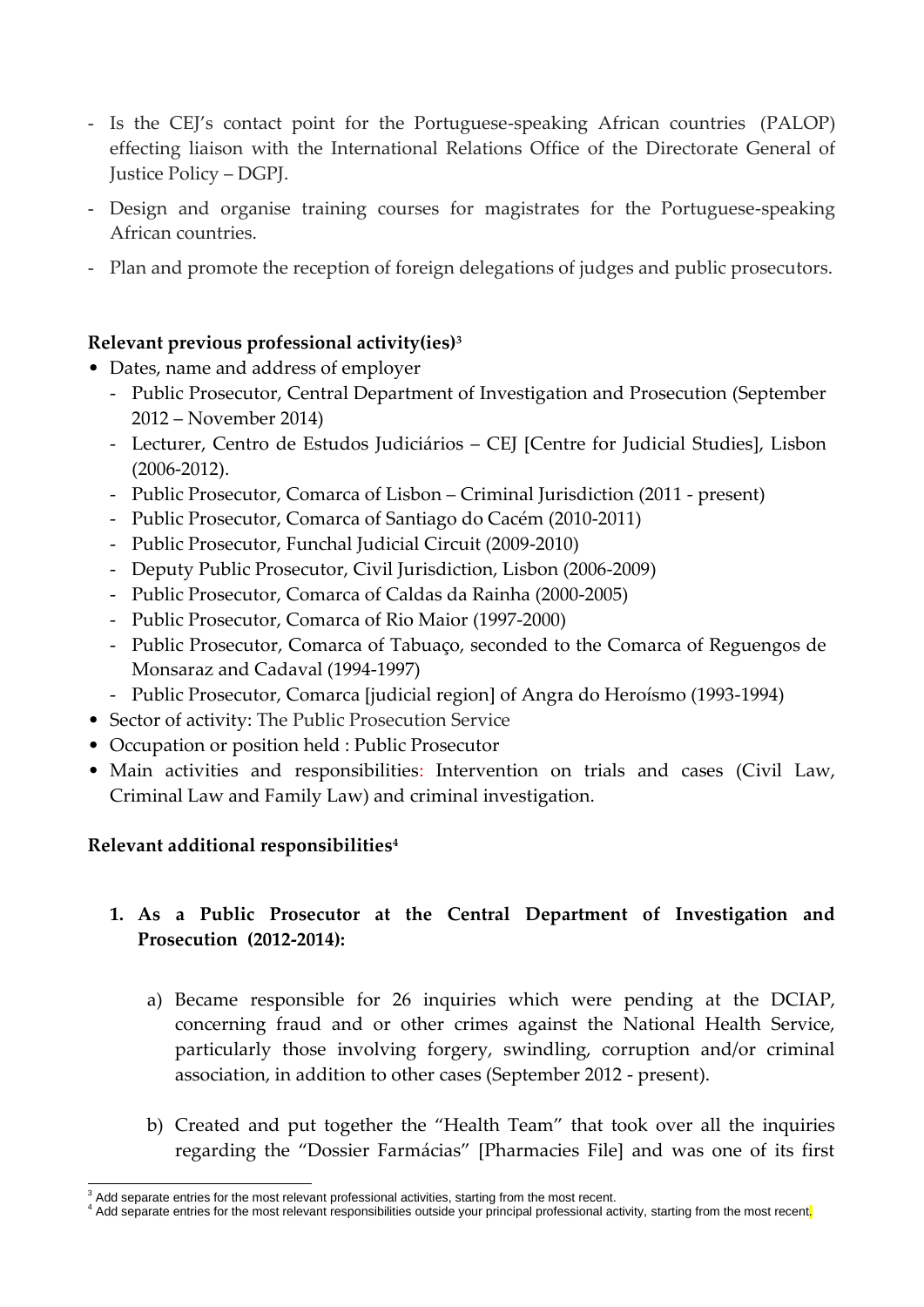members (January 2013 - present), along with the Public Prosecutor Maria Manuel Cachim, and the Deputy Public Prosecutor Sílvia Gaspar. The team was later joined by the Public Prosecutor, Lígia Fernandes (on 2 September 2013) and the Deputy Public Prosecutor Marta Viegas (on 1 Abril 2014).

- c) Within the scope of the on-going investigations, promoted, directed and participated in several meetings with the Criminal Police's National Anti-Corruption Unit (UNCC/PJ), with whom the investigation strategy is defined, directing the inquiry.
- d) Promoted and attended several meetings regarding the "Pharmacies File", e.g. with the various Regional Health Boards (ARSs), the Asset Recovery Office (GRA), the Invoice Checking Centre (CCCF) and representatives of the Ministry of Health, in order to strengthen institutional relations and establish common good practices.
- e) As the prosecutor responsible and later co-responsible for the inquiries that were distributed to the "Health Team", issued final orders and various pleadings, among which are (between September 2012 and September 2014):
	- Final order in inquiry no. 128/11.1TELSB**,** also known as "Operação Remédio Santo" [Operation Panacea], of particular complexity, with some files closed, and 18 defendants charged, some of whom were remanded in custody (on 25 de June of 2013). A civil law claim was brought for damages on behalf of ARSs. Two deputy prosecutors participated in the delivery of the final order. The date for the reading of the judgment in this case has been set for 30 October 2014.
	- Final order in inquiry no. 533/12.6TAMD**,** also known as "Operação Prescrição de Risco" [Operation Risky Prescription], of particular complexity, with some files closed, and 13 defendants charged, some of whom were remanded in custody, (on 9 July 2014). A civil law claim was brought for damages on behalf of ARSs.
	- Final order in inquiry no. 25/13.6TELSB**,** of particular complexity, with some files closed, and 9 defendants charged, some of whom were remanded in custody (11 February 2015). A civil law claim was brought for damages on behalf of ARSs.
	- Responded to 23 appeals brought by defendants remanded in custody or released on bail — the Public Prosecution Service's position having been agreed to by the Appeal Court of Lisbon in 22 of these cases. With regard to the only case in which the Appeal Court did not agree with the Public Prosecution Service's position, a request was made to the deputy prosecutors general, of the Appeal Court, to bring an appeal in order to establish case law in this area.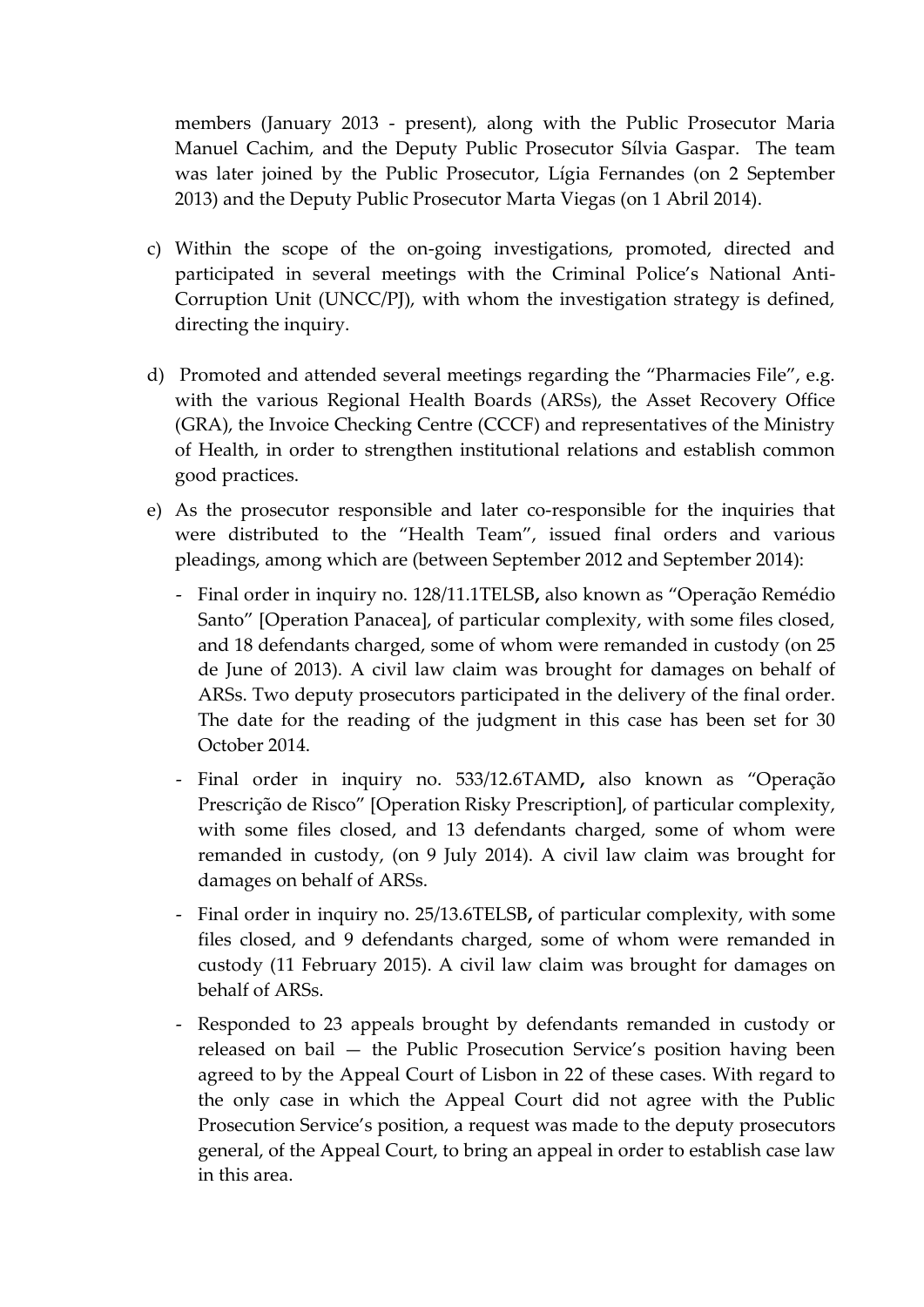f) Currently co-responsible for inquiry no. 29/13.9 TELSB (also of particular complexity and with one defendant remanded in custody), with the deadline for the completion of the investigation on 08 May 2015.

### **2. As a trainer at the Centro de Estudos Judiciários (2006-2012**):

- a) Lectured on Criminal Law and Criminal Procedural Law (14th to 19th courses).
- b) Lectured on Criminal Investigation and the Management of the Inquiry.
- c) Lectured on Judicial Organisation.
- d) Trained Russian magistrates, in Smolensk, on administrative offences, in connection with the TACIS project (June 2007).
- e) Organised and moderated on-going training programmes, in the fields of European and International Law and the Case Law of the European Court of Human Rights.
- f) Organised and participated in on-going training programmes on the treatment of small and medium-scale crime.
- g) Organised and moderated an on-going training programme on corruption and economic and financial crime.
- h) Organised and moderated an on-going training programme on offences against the sexual self-determination of victims who are minors.
- i) Trained probation officers on the intervention of the *Direcção Geral de Reinserção Social* [the National Probation Service] in criminal and criminal procedural areas.
- j) Participated in training courses for criminal police bodies (namely the Guarda Nacional Republicana [National Republican Guard].
- k) Participated in a brief traineeship in Rome, organised by the European Judicial Training Network (8 to 12 October 2012).
- l) Project Manager in the International Relations Department of CEJ and as such:
	- Collaborated with the École Nationale de la Magistrature (France) and with the Escuelas de Juezes e de Fiscales of Barcelona e Madrid, respectively, in the permanent training of judges and public prosecutors, designing and participating in training programmes.
	- Represented the Centro de Estudos Judiciários at international meetings held by the European Judicial Training Network and the Academy of European Law.
	- Represented CEJ in the European Judicial Training Network's administrative law subgroup.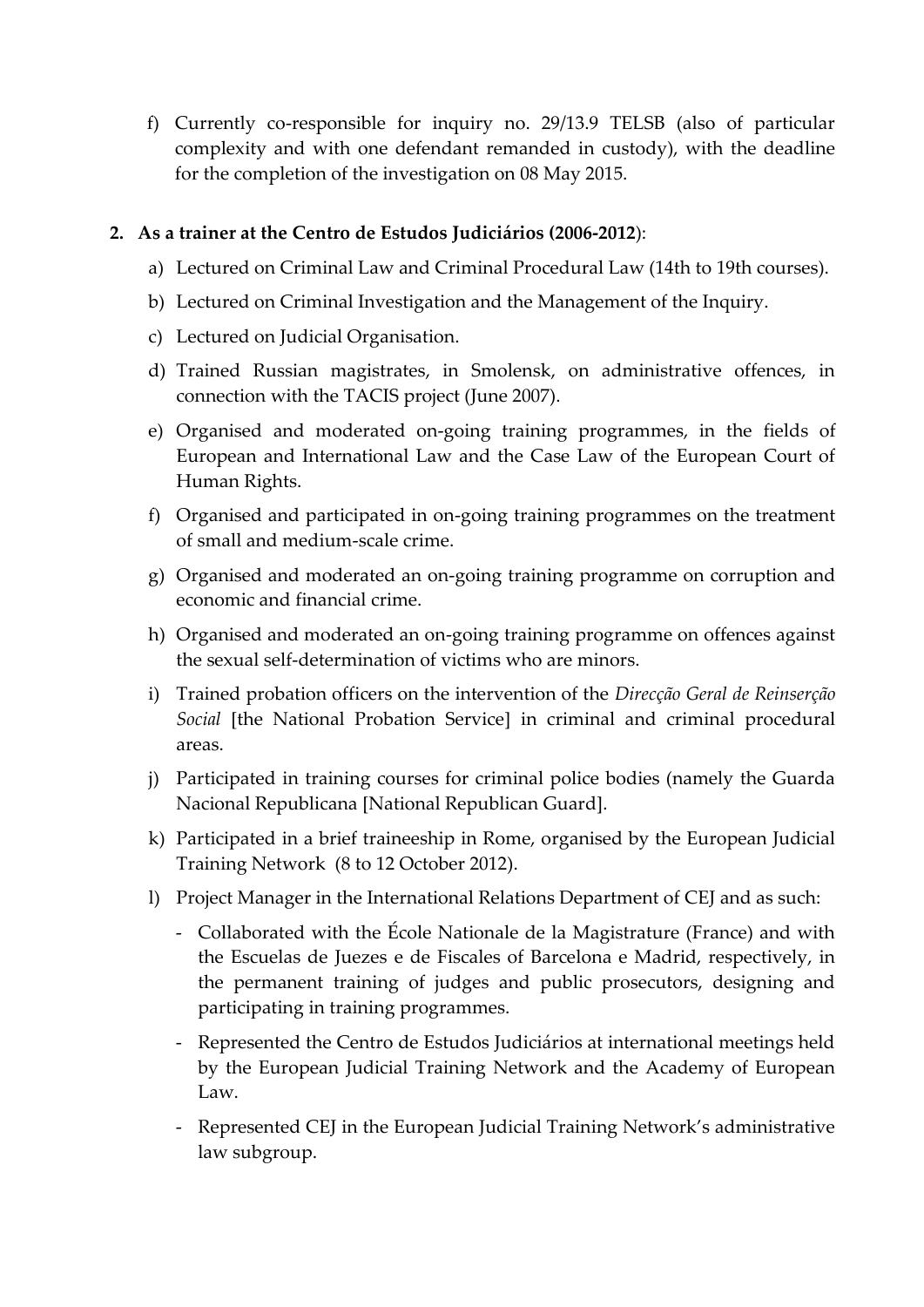- Was the CEJ's contact point for the Portuguese-speaking African countries (PALOP) effecting liaison with the International Relations Office of the Directorate General of Justice Policy – DGPJ.
- Designed and organised training courses for magistrates for the Portuguesespeaking African countries in collaboration with the National Administration Institute – INA, in the context of the PIR-PALOP II project (2007/2010).
- Designed, collaborated in the organisation of, and implemented the "PAOSED" programme for training magistrates of the Portuguese-speaking African countries, in connection with the PROJUST project, which began training magistrates of those countries on their own law. (2009/2011).
- Trained public prosecutors from Guinea Bissau on Guinean criminal procedural Law in Guinea Bissau and later in Portugal (August 2009 - May 2010).
- Trained future criminal investigation police officers of East Timor on criminal procedure at the Portuguese Escola da Polícia Judiciária [Criminal Police Academy] (first semester 2012).
- Planned and promoted the reception of foreign delegations of judges and public prosecutors.
- m) Was a member of the jury for the recruitment of a director for Criminal Area Services (2007).
- n) Was a member of the jury for the first special open competition for Public Prosecutors (2009/2010).
- o) Was a member of the juries for the admission tests to the CEJ (between 2007 and 2012).
- p) Was Executive Director of the *Revista do CEJ* [CEJ's journal] (between 2009 and 2012).
- q) Was a member of the CEJ's Pedagogical Council (between 2011 and 2012).

### **3. As Public Prosecutor/ Deputy Public Prosecutor:**

- a) Held the office of *Procuradora Conselheira* at the Attorney-General's Office in the Republic of East Timor (2005 -2006), having:
	- Performed the duties of Prosecutor in the District of Baucau, namely coordinating the National Prosecutors assigned to the Judicial District of Baucau (between June 2005 and January 2006).
	- Substituted for the Attorney-General of the Republic of East Timor, (between 28 August 2005 and 18 September 2005).
	- Been a member of the technical team of legal experts who supported the Minister of Justice of East Timor during the presentation of the Organic Law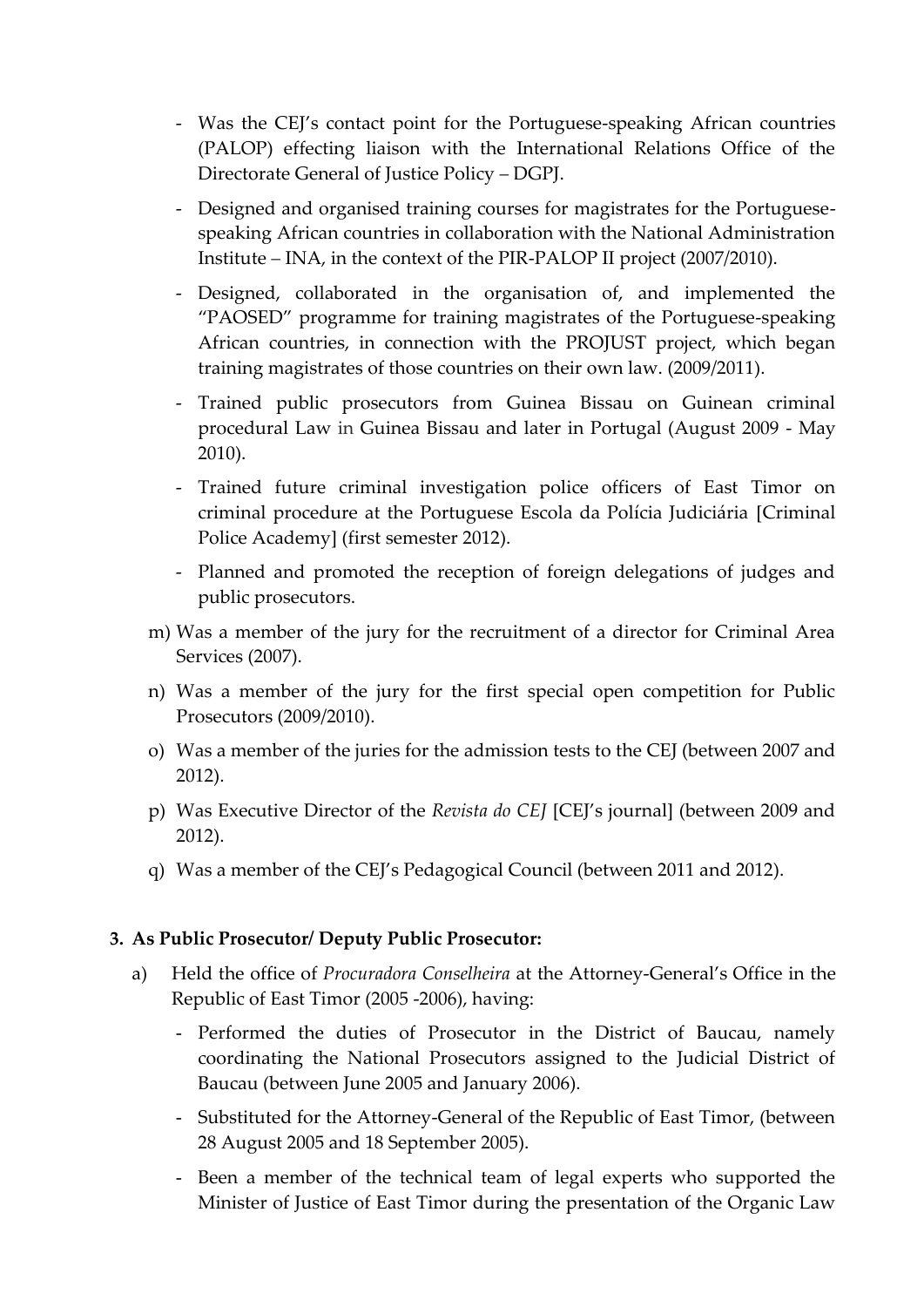of the Prosecution Service in the National Parliament of East Timor (June and July 2005).

- Been a member of the technical team of legal experts who supported the Minister of Justice of East Timor during the presentation of the Legislative Authorisation Laws regarding the Criminal Law Code, Criminal Procedural Law Code, and Civil Procedural Law Code in the National Parliament of East Timor (June and July 2005).
- Been a member of the technical team of legal experts that presented projects regarding the Criminal Code and Criminal Procedure Code to the Council of Ministers of the Government of East Timor (October and November 2005).
- Lectured on Criminal Law and Criminal Procedural Law at the Centro de Formação Jurídica [Legal Training Centre] of East Timor to Future Judges and Public Prosecutors in the first Training Course for Judges and Public Prosecutors, Public Prosecutors and Public Defenders (June 2005 and March 2006).
- Lectured on Criminal Law and Criminal Procedural Law to civil servants of the Ministry of Justice in a legal training course organised by the same Ministry. (January to April 2006).
- Participated in basic training on the Management and Administration of the National Directorate of the Rights of Citizenship, organised by the Ministry of Justice of East Timor, having given a talk (17 June 2005).
- Helped to prepare speakers and their respective speeches for the first conferences on the Criminal Procedure Code, held in connection with a training programme for the National Police of East Timor, organised by the Centro de Formação Jurídica (30 and 31 March 2006).
- b) Supervised the traineeships of future judges and public prosecutors in the context of the training provided by the Centro de Estudos Judiciários (2000- 2005).

**Participation and communications at meetings, conferences and training courses in the areas of criminal procedure, international judicial cooperation in criminal matters and the recruitment and training of magistrates, among other subjects. The most relevant are:**

- A talk on corruption in the health system at a conference on the Fight against Corruption, held at the Polícia Judiciária headquarters (9 December 2014).
- A talk on "Female Genital Mutilation under Portuguese Criminal Law: the need to amend the legal regime" at a seminar organised by the CEJ on domestic and gender violence and female genital mutilation (5 December 2014)
- Introductory presentation on "The Istanbul Convention", on behalf of the Public Prosecutors' Union at a colloquium on the Istanbul Convention and the Criminal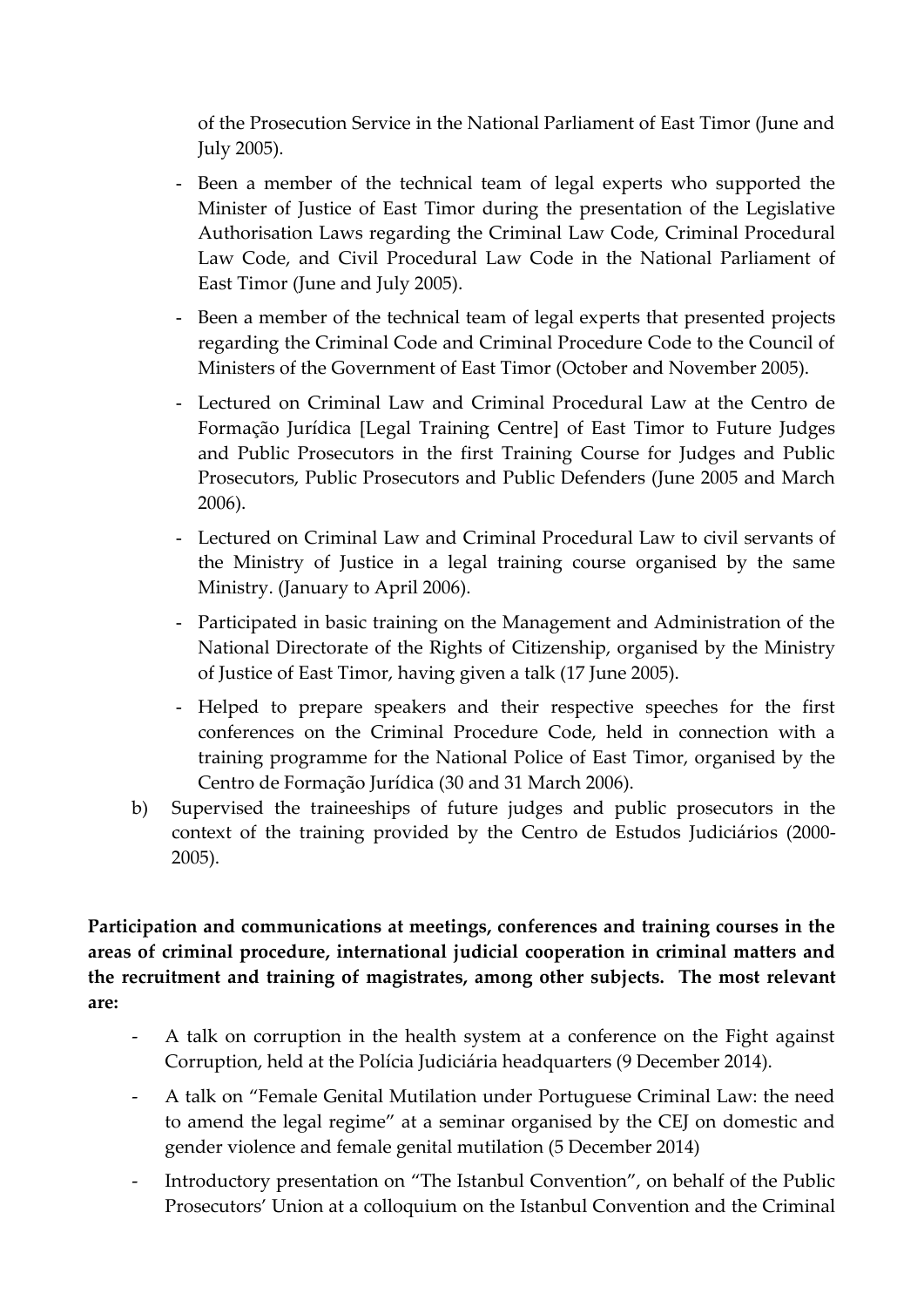Code held by the Criminal Law and Criminal Sciences Institute and its respective Investigation (2 December 2014)

- Participation as a trainer in the pilot phase of training of the Gender Justice support network, "Gender Justice Leadership Pathway Initiative" set up in 2013, by Nina Lahoud, at Harvard, which provides remote legal support to female legal practitioners in East Timor (October de 2014 - present)
- Participation in a specialization course on "Criminal and Criminal Procedural Law Topics", organised by the CEJ (16, 23, 30 May and 6 June 2014)
- Participation in an on-going training programme on Cybercrime, organised by the CEJ (14 March 2014)
- Participation in a colloquium on "The Non-Observed Economy and Organised Economic Crime", organised by the Public Prosecutors' Union and by the Observatório de Economia e Gestão de Fraude [Economy and Fraud Management Observatory] in the Court of Auditors auditorium (7 March 2014)
- Participation in "Assises de la Justice: Shaping Justice Policies in Europe for the Years to Come", organised by the European Commission, in Brussels (21 and 22 November 2013)
- Lecturer on Female Genital Mutilation, as regards human rights and national and European legal frameworks, in a post-graduate women's health course at the Lisbon School of Nursing (October 2013)
- A talk on "The Criminal Law Framework Regarding Female Genital Mutilation" at a colloquium organised by the Escola da Polícia Judiciária (20 September 2013)
- Participation and intervention at a meeting to debate the amendments to the Criminal Procedure Code, introduced by Law no. 20/2013 of 21 February, organised by the Escola da Polícia Judiciária (25 March 2013)
- Participation and intervention in a Workshop on "Female Genital Mutilation, Legal Aspects", organised by the Union of Women - Alternative and Answer (UMAR) and the Family Planning Association (APF) (5 January 2013)
- Participation in a series of multidisciplinary lectures by the Public Prosecutors' Union entitled "On the Protection of Incapable Adults" (30 November and 7 December de 2012).
- Participation in and moderation of a colloquium on "Ten years of electronic tagging in Portugal", organised by the Direcção Geral de Reinserção e Serviços Prisionais [Directorate-General of the Probation and Prison Services] (23 November 2012)
- Participation in a Conference on "The 2012 amendments to the Criminal Code and the Criminal Procedure Code, organised by the Faculty of Law of the Universidade Nova de Lisboa and by the Public Prosecutors' Union (2 November 2012)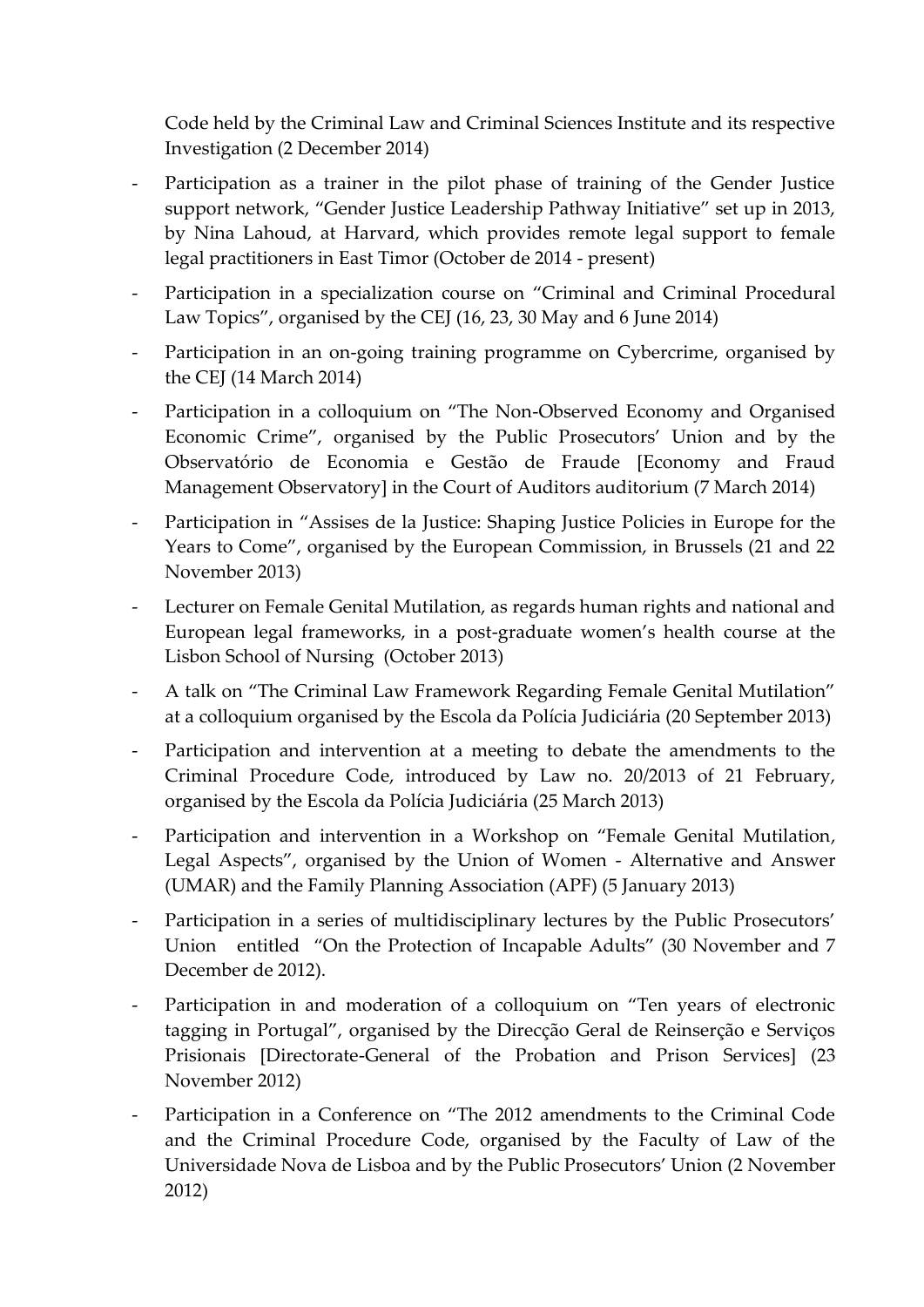- A talk on the criminal law framework for female genital mutilation at a colloquium organised by the Escola da Polícia Judiciária [Criminal Police Academy] (28 May 2012)
- Gave a talk at a training course on the Regime of Appeals in the Appeal Courts and the Central Administrative Courts, on the main lines of the proposal amending the Criminal procedure Code, organised by the CEJ (18 May 2012)
- Participation, as an international observer, in a programme on "The International Training of Judges" carried out by the University of Georgia (December de 2011)
- A talk at a colloquium on "The Recruitment and Training of Magistrates", organised by the SMPP (18 March 2011, in Lisbon)
- A talk at a meeting on "The recent amendments to the Criminal Code and Criminal Procedure Code", organised by the CEJ (Porto, 3 December 2010)
- A talk on the Portuguese experience regarding the training of magistrates in connection with the Menu for Justice (University of Bolonha, 4-6 November 2010)
- Participation in a programme on international judicial cooperation in criminal matters, specifically concerning letters of request and European arrest warrants, organised by the European Judicial Training Network (20-22 October 2010)
- A talk at the IV International Conference on Criminal Psychology and Deviant Behaviour/Forensic Psychology and Social Exclusion, organised by the Faculty of Psychology of the Universidade Lusófona de Humanidades e Tecnologias (10 May 2008)
- Participation in a Seminar on "The future of European criminal Law after the Treaty of Lisbon" (in Trier, 11 and 12 February 2008)
- A talk at a meeting on the "Revision of the Criminal Procedure Code" organised by the CEJ (Coimbra, 8 and 9 November 2007, Lisbon, 15 and 16 November 2007)
- A talk at a colloquium on" The Civil Code 40 years in force", organised by the Faculty of Law of the University of Lisbon. (18 May 2007)

## **Education/training<sup>5</sup>**

1) Dates - 1993

Title of qualification awarded – Public Prosecutor Principal subjects/occupational skills covered - Criminal investigation Name and type of organisation – Centro de Estudos Judiciários

2) Dates - 1989 Title of qualification awarded - Degree Principal subjects/occupational skills covered – Law Degree

<sup>-</sup><sup>5</sup> Add separate entries for the most relevant courses you have completed, starting from the most recent.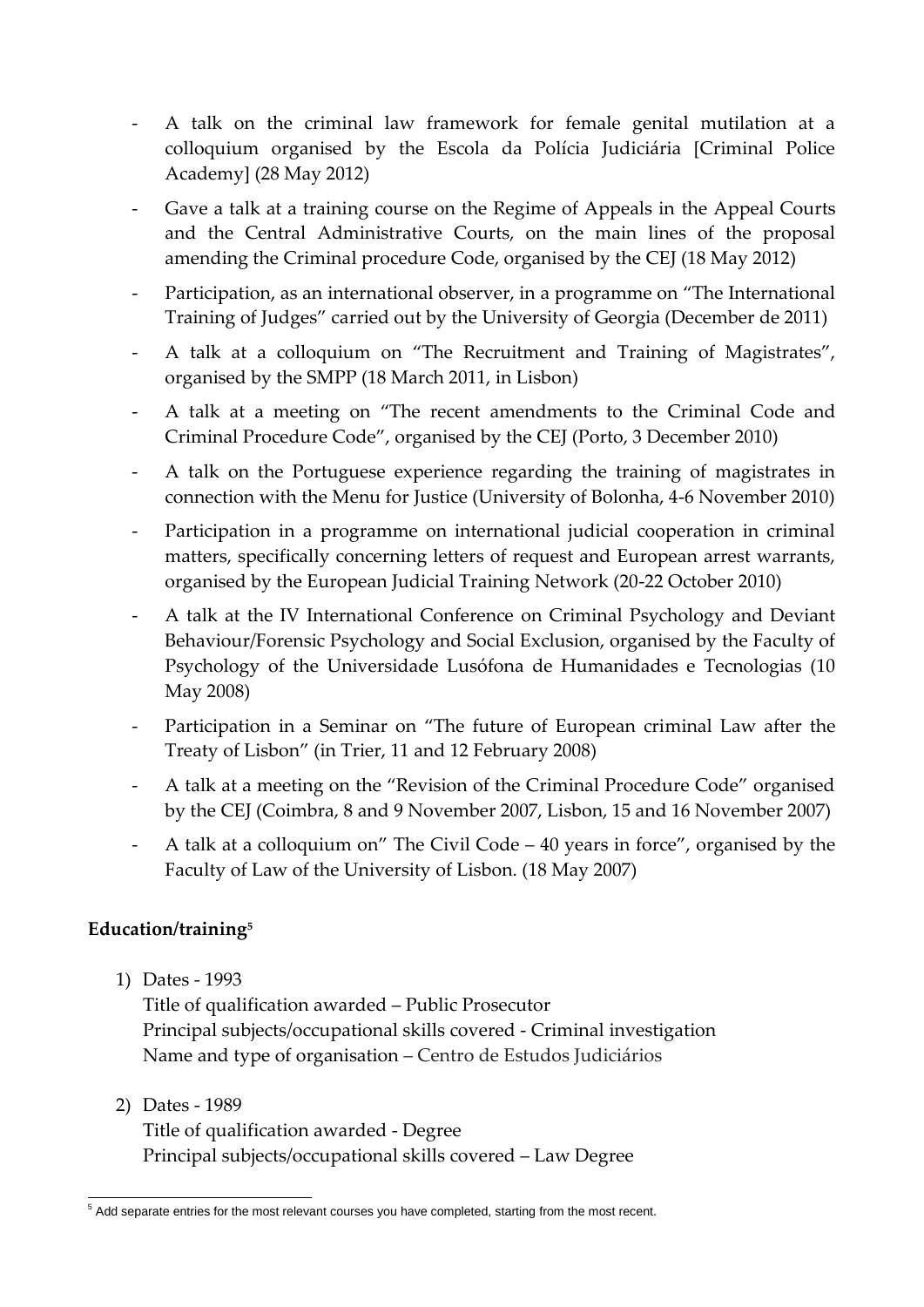Name and type of organisation - Faculty of Law of the University of Lisbon

### **Publications<sup>6</sup>**

- **Article " Dos prazos de duração máxima das medidas de coação previstas nos artigos 198º e 199º do Código de Processo Penal, de obrigação de apresentação periódica e suspensão do exercício de profissão, de função, de atividade e de direitos"** [On the maximum time limits for coercive measures provided for by Articles 198 and 199 of the Criminal Procedure code, the obligation to appear periodically and the suspension of a profession, activity, functions and rights] with Marta Viegas in *Revista do Ministério Público,* issue 140 (October/December 2014)
- Article **"A mutilação genital feminina à luz do Direito Penal Português: da necessidade de alteração do seu regime legal"** [Female Genital Mutilation under Portuguese Criminal Law: on the need for change] in *Revista do Ministério Público,* Issue 136 (October/December 2013)
- Article "**Modelos de formação judiciária na Europa: as experiências nacionais em perspectiva**" [Models of judicial training in Europe: national experiences in perspective], in *Revista do CEJ*, Issue 16 (2011)
- Article "**Modelos de formação judiciária na Europa: as experiências nacionais em perspectiva**" [Models of judicial training in Europe: national experiences in perspective], in *Revista do CEJ*, Issue 16 (2011)
- Article **" o Processo Sumário à luz das últimas alterações, introduzidas pela Lei nº 26/2010 de 30 de Agosto)"** [Summary Proceedings in light of the amendments introduced by Law no. 26/2010 of 30 August] in, *As Alterações de 2010 ao Código Penal e ao Código de Processo Penal* [The 2010 Amendments to the Penal code and Criminal Procedure Code], Centro de Estudos Judiciários and Coimbra Editora (2011)
- **"Anotações às Leis da imprensa, televisão e rádio"** [Notes on Press, TV and Radio Laws], with Pacheco Ferreira, in *Comentário das Leis Penais Extravagantes* [Review of Criminal Laws], Volume I, Universidade Católica Editora (2010)
- Article "**O Ministério Público e os Caminhos da Decisão**", [The Public Prosecution Service and Paths of Decision] *in Revista do CEJ*, Issue 10 (2008)
- Article **" Processos Especiais: Os Processos Sumário e Abreviado no Código de Processo Penal (após a Revisão operada pela Lei nº 48/2007 de 29 de Agosto)"**  [Special Proceedings: Summary and Abbreviated Proceedings in the Criminal

<sup>-</sup> $6$  Please list recent relevant publications, starting from the most recent, but not more than 10.